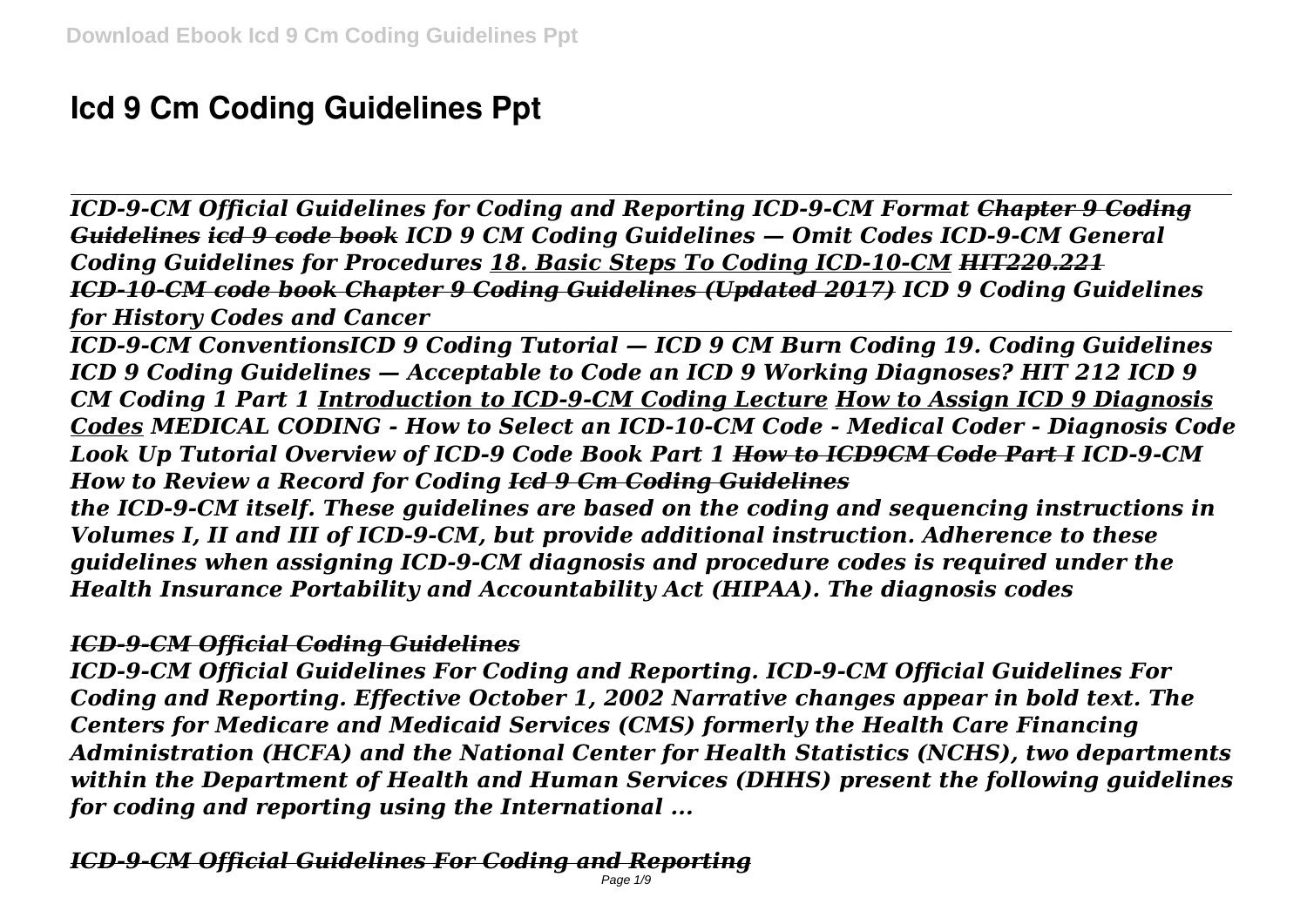*These guidelines are included on the official government version of the ICD-9-CM, and also appear in "Coding Clinic for ICD-9-CM" published by the AHA. These guidelines are a set of rules that have been developed to accompany and complement the official conventions and instructions provided within the ICD-9-CM itself.*

## *ICD-9-CM Official Guidelines for Coding and Reporting*

*These guidelines are based on the coding and sequencing instructions in Volumes I, II and III of ICD-9-CM, but provide additional instruction. Adherence to these guidelines when assigning ICD-9-CM diagnosis and procedure codes is required under the Health Insurance Portability and Accountability Act (HIPAA).*

### *ICD-9-CM Official Guidelines for Coding and Reporting*

*6 General Coding Guidelines for Procedures in ICD-9-CM Chapter Outline Format of Volume 3, ...*

## *General Coding Guidelines for Procedures in ICD-9-CM ...*

*ICD-9-CM Medical Diagnosis Codes The International Statistical Classification of Diseases and Related Health Problems (commonly known as the ICD) provides alpha-numeric codes to classify diseases and a wide variety of signs, symptoms, abnormal findings, complaints, social circumstances and external causes of injury or disease.*

# *ICD-9-CM Diagnosis Codes - International Classification of ...*

*Use the UB-04 Data Specifications Manual and the ICD-9-CM Official Guidelines for Coding and Reporting to facilitate the assignment of the POA indicator for each "principal" diagnosis and "other" diagnoses codes reported on claim forms UB-04 and 837 Institutional.*

## *Coding | CMS*

*These guidelines are based on the coding and sequencing instructions in the Tabular List and Alphabetic Indexof ICD- 10-CM, but provide additional instruction. Adherence to these*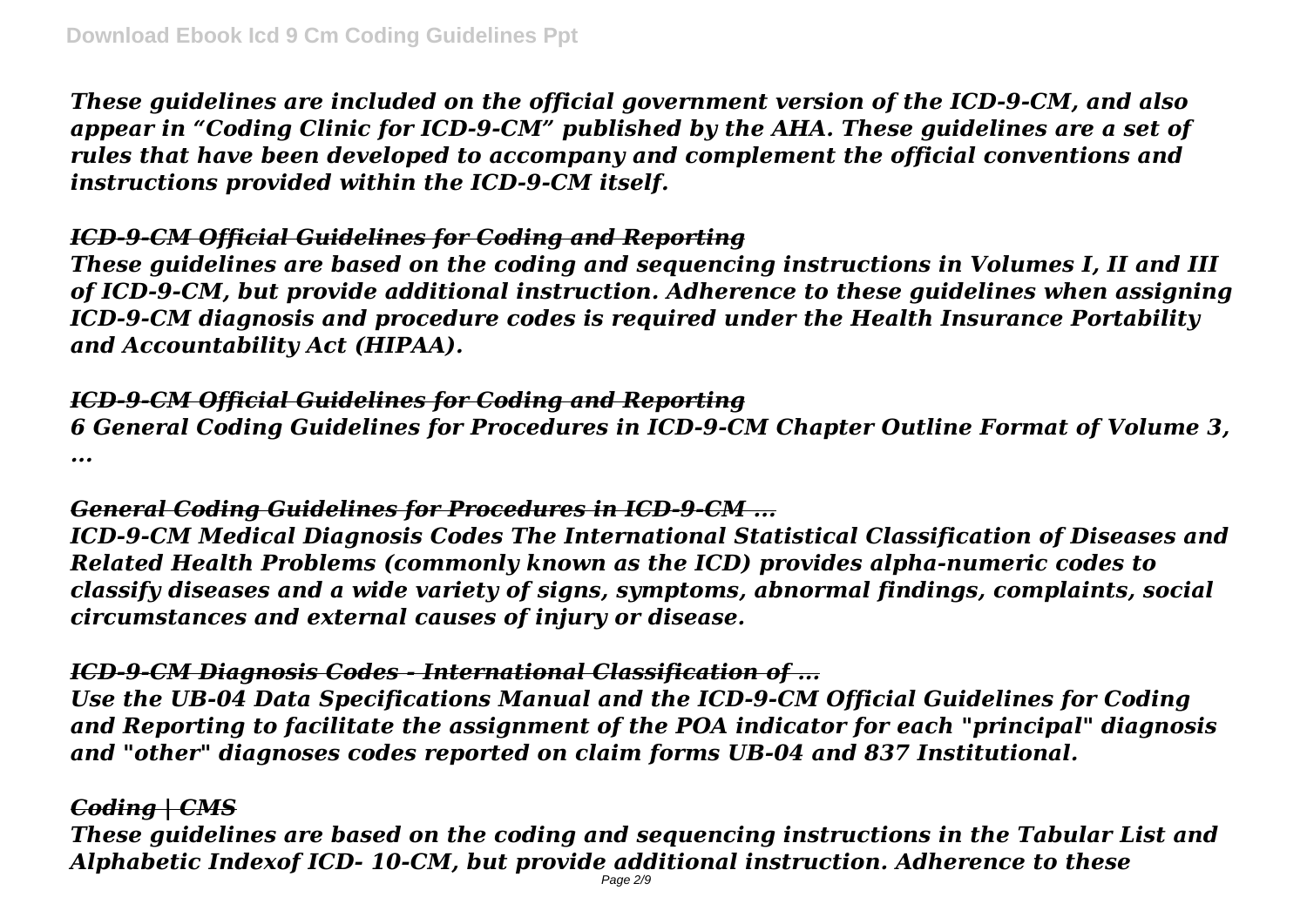*guidelines when assigning -10-CM ICD diagnosis codes is required under the Health Insurance Portability and Accountability Act (HIPAA).*

## *2021 ICD-10-CM Guidelines*

*The 2020 ICD-10-CM files below contain information on the ICD-10-CM updates for FY 2020. These 2020 ICD-10-CM codes are to be used for discharges occurring from October 1, 2019 through September 30, 2020 and for patient encounters occurring from October 1, 2019 through September 30, 2020.*

#### *2020 ICD-10-CM | CMS*

*The 2016 ICD-10-CM files below contain information on the new diagnosis coding system, ICD-10-CM, that is a replacement for ICD-9-CM, Volumes 1 and 2. These 2016 ICD-10-CM codes are to be used for services provided from October 1, 2015 through September 30, 2016.*

### *2016 ICD-10-CM and GEMs | CMS*

*The International Classification of Diseases Clinical Modification, 9th Revision (ICD-9 CM) is a list of codes intended for the classification of diseases and a wide variety of signs, symptoms, abnormal findings, complaints, social circumstances, and external causes of injury or disease. The numerical format of the diagnosis codes usually ranges from three to five digits that are assigned to a unique category.*

### *What is ICD-9 Coding? - The Rheumatologist*

*but provide additional instruction. Adherence to these guidelines when assigning ICD-10-CM diagnosis codes is required under the Health Insurance Portability and Accountability Act (HIPAA). The diagnosis codes (Tabular List and Alphabetic Index) have been adopted under HIPAA for all healthcare settings.*

### *2018 ICD-10-CM Guidelines*

*Categories grouped by injury in ICD-9-CM such as fractures (800–829), dislocations (830–839),*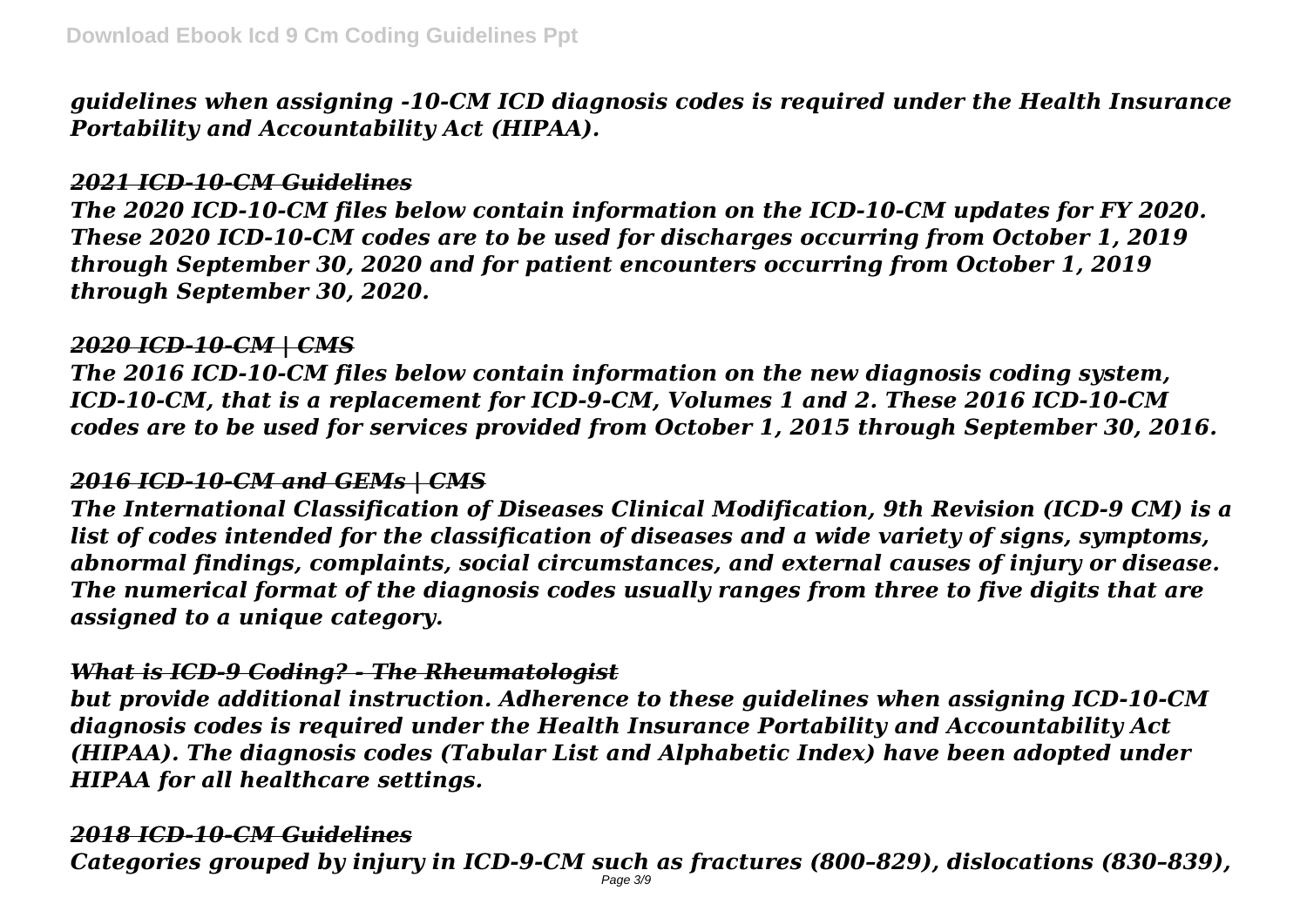*and sprains and strains (840–848) are grouped in ICD-10-CM by site, such as injuries to the head (S00–S09), injuries to the neck (S10–S19), and injuries to the thorax (S20–S29). Injury Seventh Characters*

## *Coding Injuries in ICD-10-CM (update)*

*The guidelines are included in the official version of ICD-9-CM and also appear in Coding Clinic for ICD-9-CM, which is published quarterly by AHA. 1 Coding Clinic provides guidance on interpreting and applying the ICD-9-CM guidelines. HIPAA requires adherence to these guidelines when assigning ICD-9-CM diagnosis codes. 2*

## *ICD-9-CM Coding Guidance for LTC Facilities - Retired*

*ICD-9-CM Official Guidelines for Coding and Reporting Note: The ICD-9-CM code set is in partial freeze with the transition to ICD-10-CM. The 2012 Guidelines are current.*

### *ICD-9-CM Official Guidelines for Coding and Reporting*

*In the ICD-9-CM Official Guidelines for Coding and Reporting, in Section II, Selection of Principal Diagnosis, "The principal diagnosis is defined in the Uniform Hospital Discharge Data Set (UHDDS) as 'that condition established after study to be chiefly responsible for occasioning the admission of the patient to the hospital for care.'"*

# *AHIMA's Long-Term Care Health Information Practice and ...*

*The 2015 ICD-10-CM files below contain information on the new diagnosis coding system, ICD-10-CM, that is being developed as a replacement for ICD-9-CM, Volumes 1 and 2. Downloads 2015 General Equivalence Mappings (GEMs) – Diagnosis Codes and Guide (ZIP)*

# *2015 ICD-10-CM and GEMs | CMS*

*Code for the unrelated condition as the principal diagnosis when a patient with HIV is admitted for an unrelated condition (such as a motor vehicle accident). If a patient is pregnant or in labor and also has HIV or AIDS, the codes from Chapter 15 for pregnancy, childbirth, and*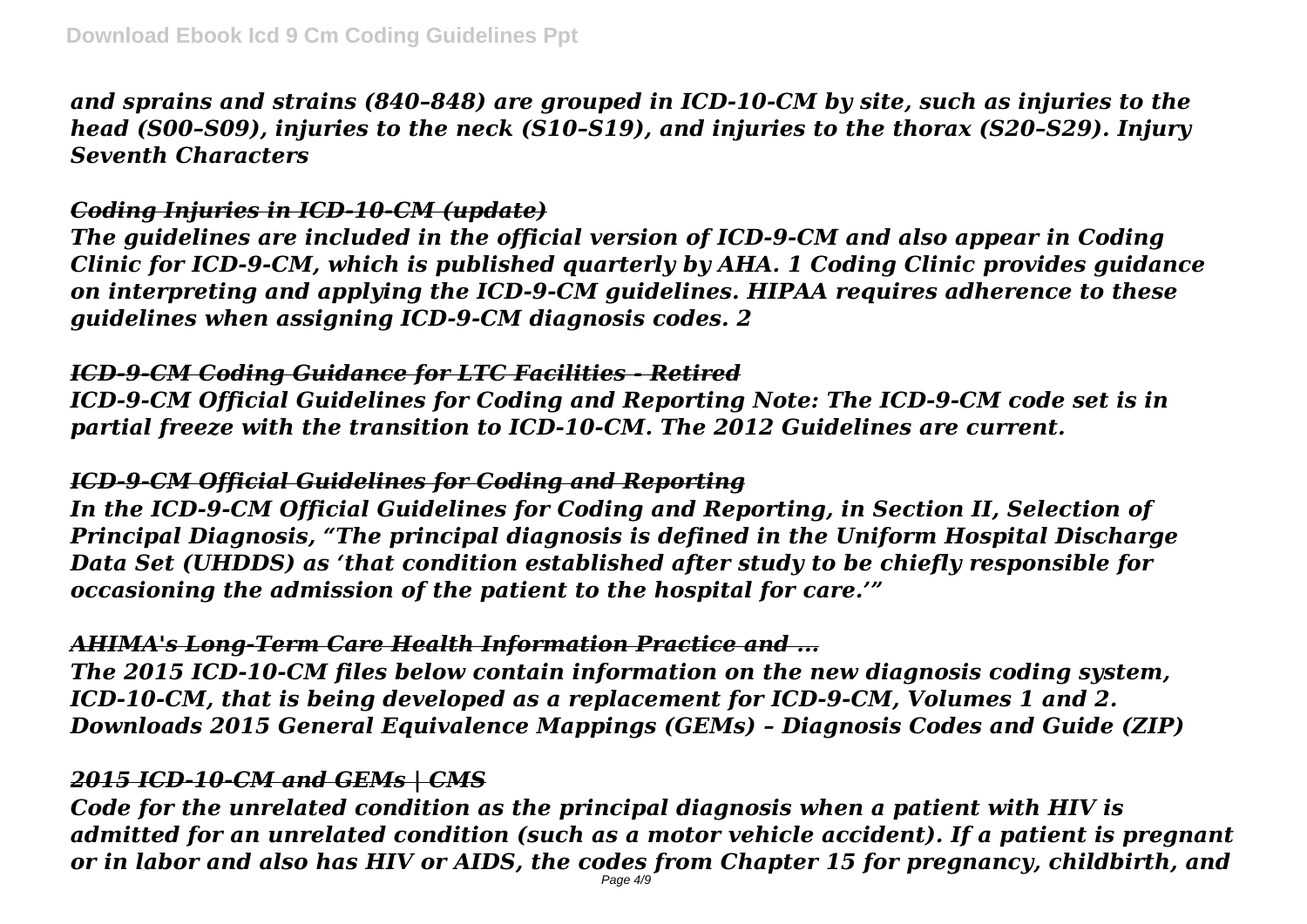*puerperium take the priority in the coding sequence.*

*ICD-9-CM Official Guidelines for Coding and Reporting ICD-9-CM Format Chapter 9 Coding Guidelines icd 9 code book ICD 9 CM Coding Guidelines — Omit Codes ICD-9-CM General Coding Guidelines for Procedures 18. Basic Steps To Coding ICD-10-CM HIT220.221 ICD-10-CM code book Chapter 9 Coding Guidelines (Updated 2017) ICD 9 Coding Guidelines for History Codes and Cancer*

*ICD-9-CM ConventionsICD 9 Coding Tutorial — ICD 9 CM Burn Coding 19. Coding Guidelines ICD 9 Coding Guidelines — Acceptable to Code an ICD 9 Working Diagnoses? HIT 212 ICD 9 CM Coding 1 Part 1 Introduction to ICD-9-CM Coding Lecture How to Assign ICD 9 Diagnosis Codes MEDICAL CODING - How to Select an ICD-10-CM Code - Medical Coder - Diagnosis Code Look Up Tutorial Overview of ICD-9 Code Book Part 1 How to ICD9CM Code Part I ICD-9-CM How to Review a Record for Coding Icd 9 Cm Coding Guidelines*

*the ICD-9-CM itself. These guidelines are based on the coding and sequencing instructions in Volumes I, II and III of ICD-9-CM, but provide additional instruction. Adherence to these guidelines when assigning ICD-9-CM diagnosis and procedure codes is required under the Health Insurance Portability and Accountability Act (HIPAA). The diagnosis codes*

### *ICD-9-CM Official Coding Guidelines*

*ICD-9-CM Official Guidelines For Coding and Reporting. ICD-9-CM Official Guidelines For Coding and Reporting. Effective October 1, 2002 Narrative changes appear in bold text. The Centers for Medicare and Medicaid Services (CMS) formerly the Health Care Financing Administration (HCFA) and the National Center for Health Statistics (NCHS), two departments within the Department of Health and Human Services (DHHS) present the following guidelines for coding and reporting using the International ...*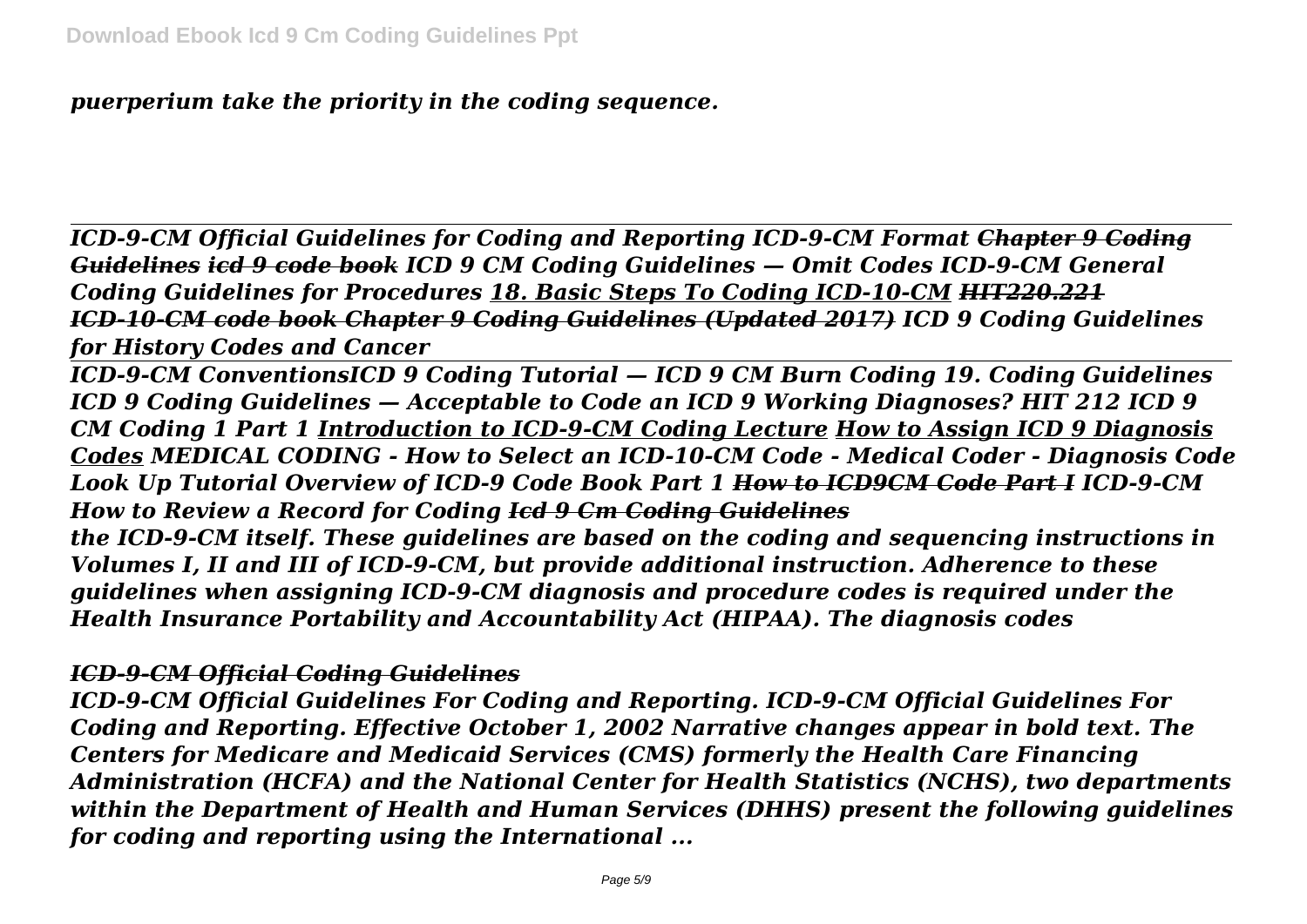# *ICD-9-CM Official Guidelines For Coding and Reporting*

*These guidelines are included on the official government version of the ICD-9-CM, and also appear in "Coding Clinic for ICD-9-CM" published by the AHA. These guidelines are a set of rules that have been developed to accompany and complement the official conventions and instructions provided within the ICD-9-CM itself.*

## *ICD-9-CM Official Guidelines for Coding and Reporting*

*These guidelines are based on the coding and sequencing instructions in Volumes I, II and III of ICD-9-CM, but provide additional instruction. Adherence to these guidelines when assigning ICD-9-CM diagnosis and procedure codes is required under the Health Insurance Portability and Accountability Act (HIPAA).*

### *ICD-9-CM Official Guidelines for Coding and Reporting*

*6 General Coding Guidelines for Procedures in ICD-9-CM Chapter Outline Format of Volume 3, ...*

## *General Coding Guidelines for Procedures in ICD-9-CM ...*

*ICD-9-CM Medical Diagnosis Codes The International Statistical Classification of Diseases and Related Health Problems (commonly known as the ICD) provides alpha-numeric codes to classify diseases and a wide variety of signs, symptoms, abnormal findings, complaints, social circumstances and external causes of injury or disease.*

# *ICD-9-CM Diagnosis Codes - International Classification of ...*

*Use the UB-04 Data Specifications Manual and the ICD-9-CM Official Guidelines for Coding and Reporting to facilitate the assignment of the POA indicator for each "principal" diagnosis and "other" diagnoses codes reported on claim forms UB-04 and 837 Institutional.*

# *Coding | CMS*

*These guidelines are based on the coding and sequencing instructions in the Tabular List and*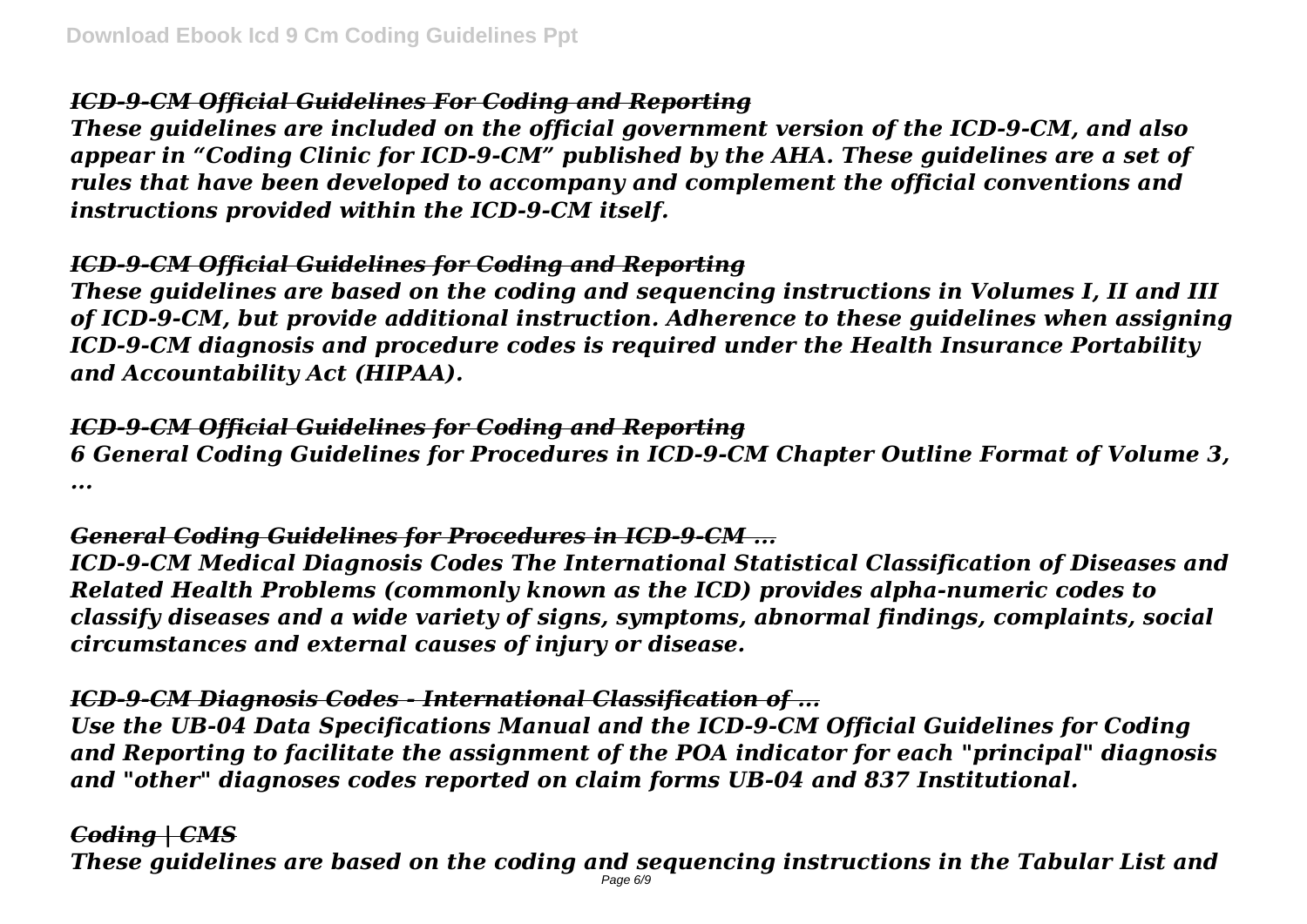*Alphabetic Indexof ICD- 10-CM, but provide additional instruction. Adherence to these guidelines when assigning -10-CM ICD diagnosis codes is required under the Health Insurance Portability and Accountability Act (HIPAA).*

#### *2021 ICD-10-CM Guidelines*

*The 2020 ICD-10-CM files below contain information on the ICD-10-CM updates for FY 2020. These 2020 ICD-10-CM codes are to be used for discharges occurring from October 1, 2019 through September 30, 2020 and for patient encounters occurring from October 1, 2019 through September 30, 2020.*

#### *2020 ICD-10-CM | CMS*

*The 2016 ICD-10-CM files below contain information on the new diagnosis coding system, ICD-10-CM, that is a replacement for ICD-9-CM, Volumes 1 and 2. These 2016 ICD-10-CM codes are to be used for services provided from October 1, 2015 through September 30, 2016.*

### *2016 ICD-10-CM and GEMs | CMS*

*The International Classification of Diseases Clinical Modification, 9th Revision (ICD-9 CM) is a list of codes intended for the classification of diseases and a wide variety of signs, symptoms, abnormal findings, complaints, social circumstances, and external causes of injury or disease. The numerical format of the diagnosis codes usually ranges from three to five digits that are assigned to a unique category.*

### *What is ICD-9 Coding? - The Rheumatologist*

*but provide additional instruction. Adherence to these guidelines when assigning ICD-10-CM diagnosis codes is required under the Health Insurance Portability and Accountability Act (HIPAA). The diagnosis codes (Tabular List and Alphabetic Index) have been adopted under HIPAA for all healthcare settings.*

*2018 ICD-10-CM Guidelines*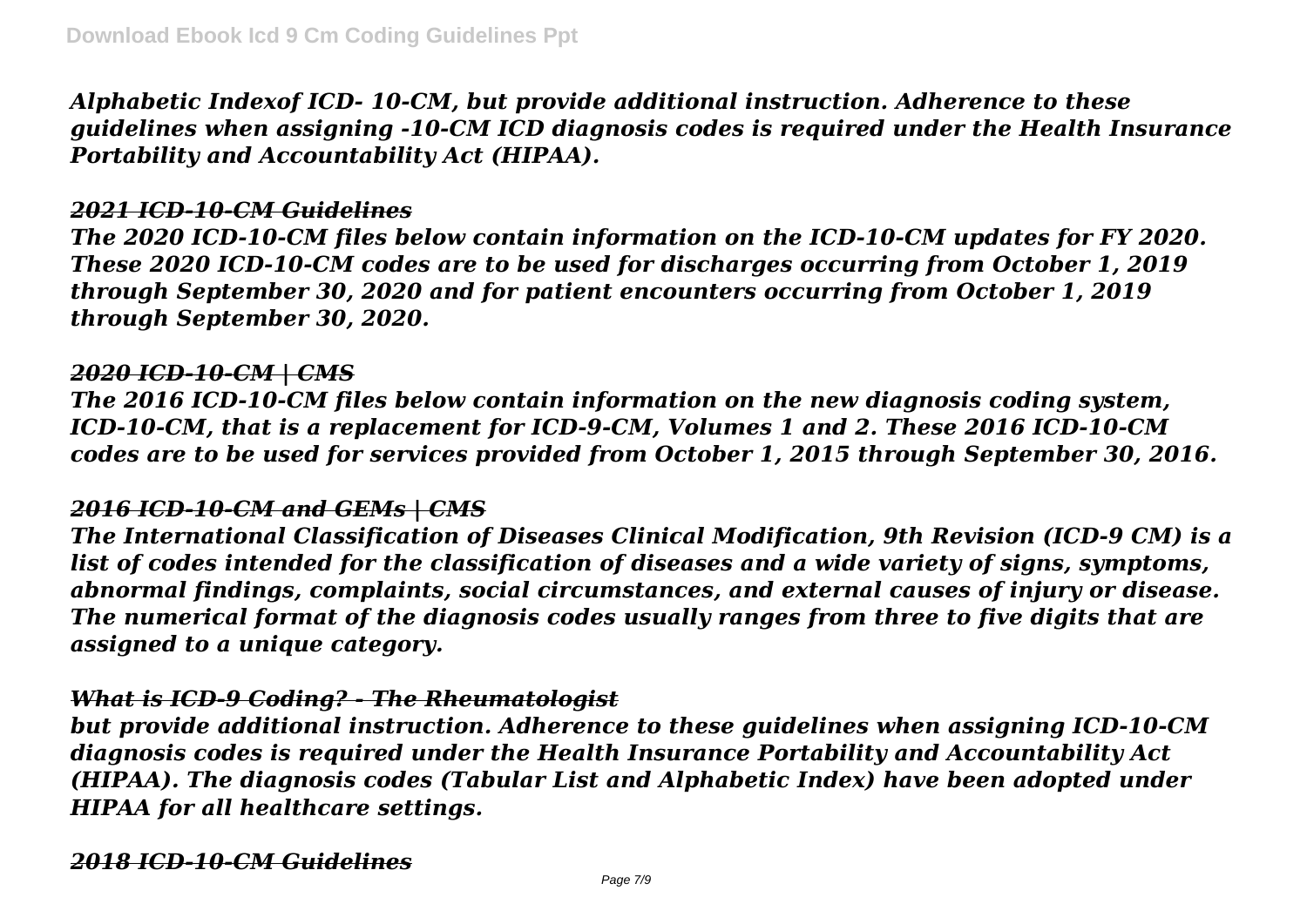*Categories grouped by injury in ICD-9-CM such as fractures (800–829), dislocations (830–839), and sprains and strains (840–848) are grouped in ICD-10-CM by site, such as injuries to the head (S00–S09), injuries to the neck (S10–S19), and injuries to the thorax (S20–S29). Injury Seventh Characters*

## *Coding Injuries in ICD-10-CM (update)*

*The guidelines are included in the official version of ICD-9-CM and also appear in Coding Clinic for ICD-9-CM, which is published quarterly by AHA. 1 Coding Clinic provides guidance on interpreting and applying the ICD-9-CM guidelines. HIPAA requires adherence to these guidelines when assigning ICD-9-CM diagnosis codes. 2*

## *ICD-9-CM Coding Guidance for LTC Facilities - Retired*

*ICD-9-CM Official Guidelines for Coding and Reporting Note: The ICD-9-CM code set is in partial freeze with the transition to ICD-10-CM. The 2012 Guidelines are current.*

# *ICD-9-CM Official Guidelines for Coding and Reporting*

*In the ICD-9-CM Official Guidelines for Coding and Reporting, in Section II, Selection of Principal Diagnosis, "The principal diagnosis is defined in the Uniform Hospital Discharge Data Set (UHDDS) as 'that condition established after study to be chiefly responsible for occasioning the admission of the patient to the hospital for care.'"*

# *AHIMA's Long-Term Care Health Information Practice and ...*

*The 2015 ICD-10-CM files below contain information on the new diagnosis coding system, ICD-10-CM, that is being developed as a replacement for ICD-9-CM, Volumes 1 and 2. Downloads 2015 General Equivalence Mappings (GEMs) – Diagnosis Codes and Guide (ZIP)*

# *2015 ICD-10-CM and GEMs | CMS*

*Code for the unrelated condition as the principal diagnosis when a patient with HIV is admitted for an unrelated condition (such as a motor vehicle accident). If a patient is pregnant*